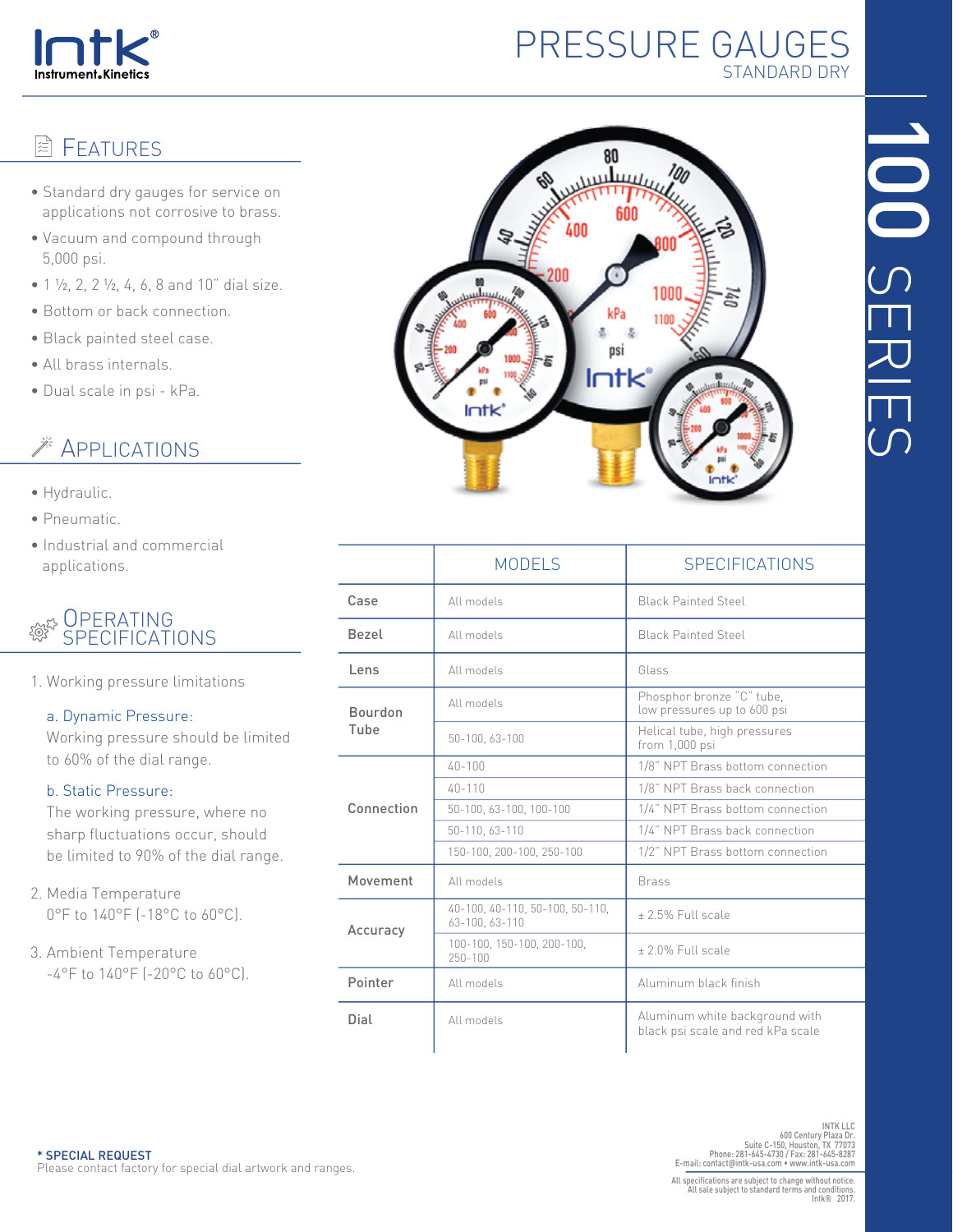

## **© ORDERING INFORMATION**

| <b>SERIES</b>                    | 100                                                                                                                                                                                                                                                                                                                                                                                 |                                                          |                         |                                                                             |                           |                                                                         |                                   |                                                                  |
|----------------------------------|-------------------------------------------------------------------------------------------------------------------------------------------------------------------------------------------------------------------------------------------------------------------------------------------------------------------------------------------------------------------------------------|----------------------------------------------------------|-------------------------|-----------------------------------------------------------------------------|---------------------------|-------------------------------------------------------------------------|-----------------------------------|------------------------------------------------------------------|
| <b>SIZE</b>                      | 40 $(1 \frac{1}{2})$                                                                                                                                                                                                                                                                                                                                                                | 50(2)                                                    |                         | 63 $[2 \frac{1}{2}]$                                                        | 100 $(4")$                | 150(6")                                                                 | 200(8")                           | 250(10")                                                         |
| <b>CONNECTION TYPE</b>           | 100                                                                                                                                                                                                                                                                                                                                                                                 | Bottom connection                                        |                         |                                                                             | 110                       | Back connection                                                         |                                   |                                                                  |
| <b>PRESSURE</b><br><b>RANGES</b> | 30" VAC<br>15<br>30                                                                                                                                                                                                                                                                                                                                                                 | $-30$ in Hq<br>vacuum to 0<br>0 to 15 psi<br>0 to 30 psi | 60<br>100<br>160<br>200 | $0$ to $60$ psi<br>$0$ to $100$ psi<br>$0$ to $160$ psi<br>$0$ to $200$ psi | 300<br>400<br>600<br>1000 | $0$ to 300 psi<br>$0$ to $400$ psi<br>$0$ to $600$ psi<br>0 to 1000 psi | 1500<br>2000<br>3000<br>5000      | 0 to 1500 psi<br>0 to 2000 psi<br>0 to 3000 psi<br>0 to 5000 psi |
| <b>SCALE OPTIONS</b>             | psi                                                                                                                                                                                                                                                                                                                                                                                 | psi - kPa                                                |                         |                                                                             |                           |                                                                         | Other scales available on request |                                                                  |
| EXAMPLE                          | • Select dial size $\cdots$ $\cdots$ $\cdots$ $\cdots$ $\cdots$ $\cdots$ $\cdots$ $\cdots$ $\cdots$ $\cdots$ 50 $\cdots$<br>• Select connection location <b>constructs</b> and the set of selection of the set of set of set of set of set of set of set of set of set of set of set of set of set of set of set of set of set of set of set of set of set of s<br>$50 - 100 - 100$ |                                                          |                         |                                                                             |                           |                                                                         |                                   |                                                                  |

## OUTLINE DIMENSIONS



All specifications are subject to change without notice. All sale subject to standard terms and conditions. Intk® 2017.